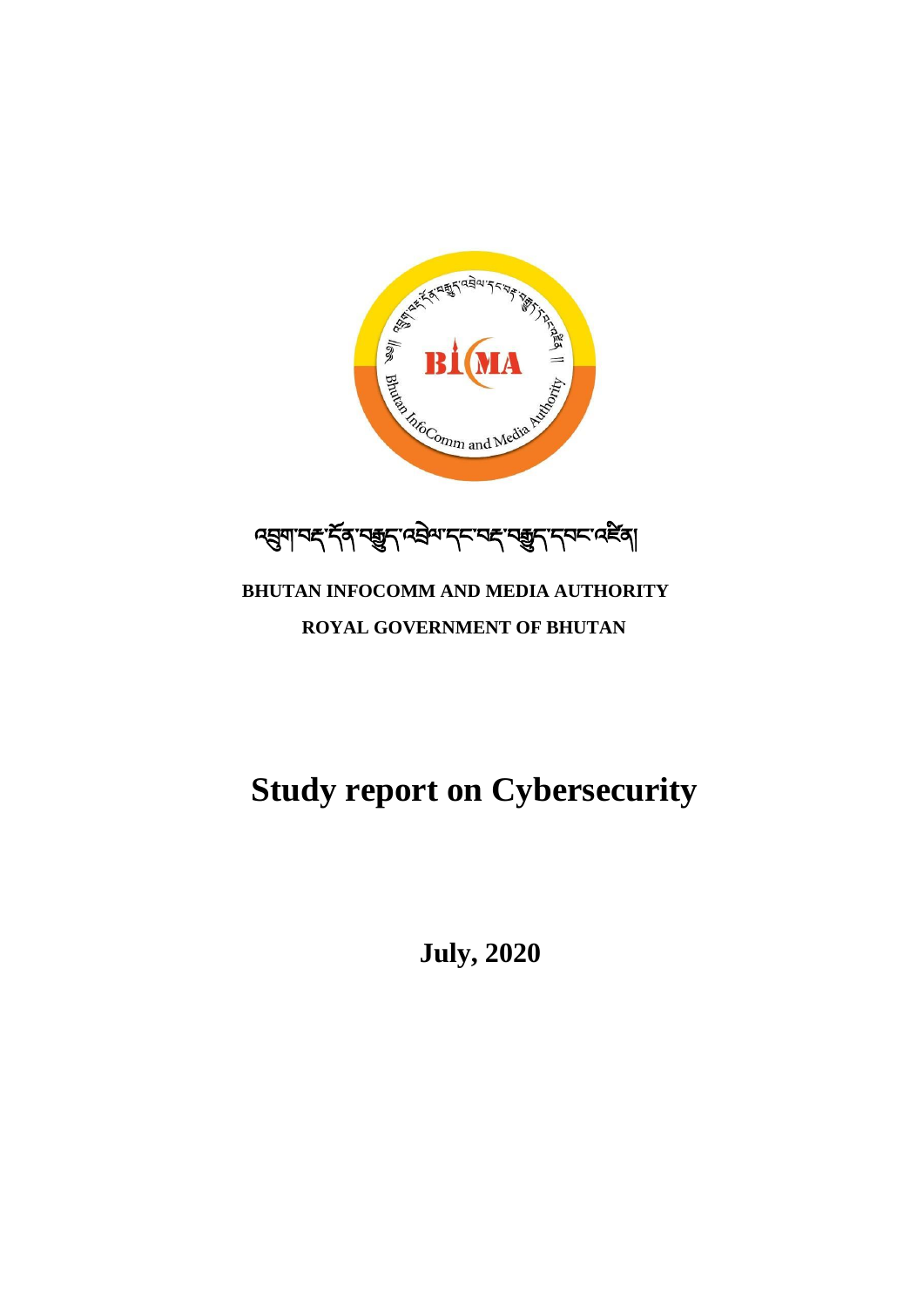### **1. Background**

 $\overline{a}$ 

Information and Communication Technology (ICT) has played a vital role in the evolution of modern societies and its progression in various fields. Apart from ICT's role in creating a platform for exchange of information during its early evolution, ICT now has become the backbone of modern social networks, business, advanced critical infrastructure and services including energy grids, transport network and healthcare systems.

In this modern world, we are heavily dependent on ICT infrastructure and digital technology but at the same time, we have become more vulnerable to the rapidly evolving cyber threats, cyberattack, electronic fraud, disruption of service and damage to the property. Cyber-insecurity issues will affect the accessibility, confidentiality, integrity and availability of ICT infrastructure to the people and it may also hinder in leveraging digital technology to drive the country's economy.

Every country endeavours to create a secure, reliable and trusted digital environment to realise the full potential of the technology by incorporating the national security goal. By developing and implementing a National Cybersecurity Strategy, a nation can improve the security of the digital infrastructure and ultimately contributes towards the socio-economic prosperity of the nation.

Cybersecurity is the collection of tools, policies, security concepts, security safeguards, guidelines, risk management approaches, actions, training, best practices, assurance and technologies that can be used to protect the cyber environment and organization and user's assets. Organization and user's assets include connected computing devices, personnel, infrastructure, applications, services, telecommunications systems, and the totality of transmitted and/or stored information in the cyber environment $<sup>1</sup>$ </sup>

## **2. Legal Provisions on Cybersecurity, Data Protection and Protection of Online and Offline Privacy**

Legal provisions of Cybersecurity under Information Communication and Media (ICM) Act of Bhutan 2018;

1. Chapter 17 of the ICM Act encompasses provision on Protection of Online and Offline privacy.

i. Section 336 of the Act states an ICT and Media facility or service provider and vendors shall respect and protect the privacy and sensitive personal information of the users or consumers.

<sup>&</sup>lt;sup>1</sup> The International Telecommunication Union (ITU), The World Bank, Commonwealth Secretariat (ComSec), the Commonwealth Telecommunications Organization (CTO), NATO Cooperative Cyber Defence Centre of Excellence (NATO CCD COE). 2018. Guide to Developing a National Cybersecurity Strategy – Strategic engagement in Cybersecurity. Creative Commons Attribution 3.0 IGO (CC BY 3.0 IGO)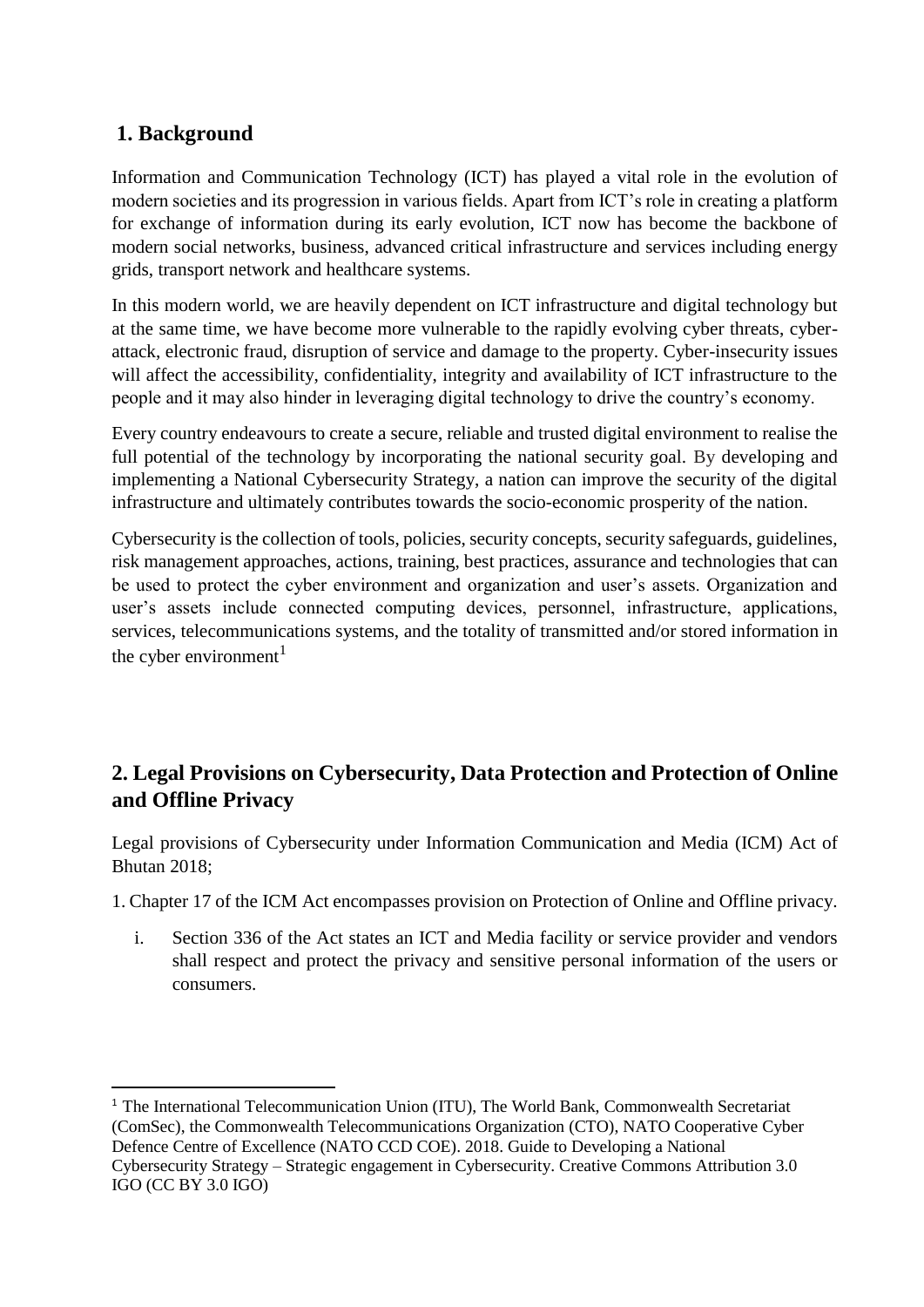- ii. Section 337 of the Act states an ICT and Media facility or service provider and vendor shall put in place a privacy policy easily accessible from the website and from other mediums.
- 2. Chapter 20 (Cybersecurity) of the ICM Act of Bhutan, 2018;
	- i. Section 375 of the Act provides protection of personal rights and security to the citizens in the cyber world.
	- ii. Section 376 and 377 of the Act states that the minister may ,by warrant of the court, issue directives to relevant agencies or department to block, intercept ,decrypt or monitor any information in interest of sovereignty, security, harmony and defence of Bhutan or friendly relations with foreign States. The procedure and safeguards for blocking access by the public, interception or monitoring or decryption may be carried out in accordance with the Rules and Regulations issued by the Minister.
- iii. Section 379 and 380 of the Act states power of minister to authorize, monitor and collect traffic data or information
- iv. Section 381of the Act states that the ministry may, in consultation with the Authority, declare any ICT and media infrastructure as Critical information Infrastructure.
- v. Section 382 of the Act states that the Government shall by directives establish an agency called the Bhutan Computer Incident Response Team(BCIRT) which shall serve as national agency to coordinate cyber security activities and be a central point of contact on all cyber security matters pertinent to national security in the country.
- vi. Section 383 of the Act states that the BCIRT shall establish policies and procedures required to implement its functions under this Act.

Chapter 21 (Data Protection) of the ICM Act of Bhutan 2018:

i. Section 384,385 and 386 of the Act describes the principles governing collection of data electronically and its disclosure.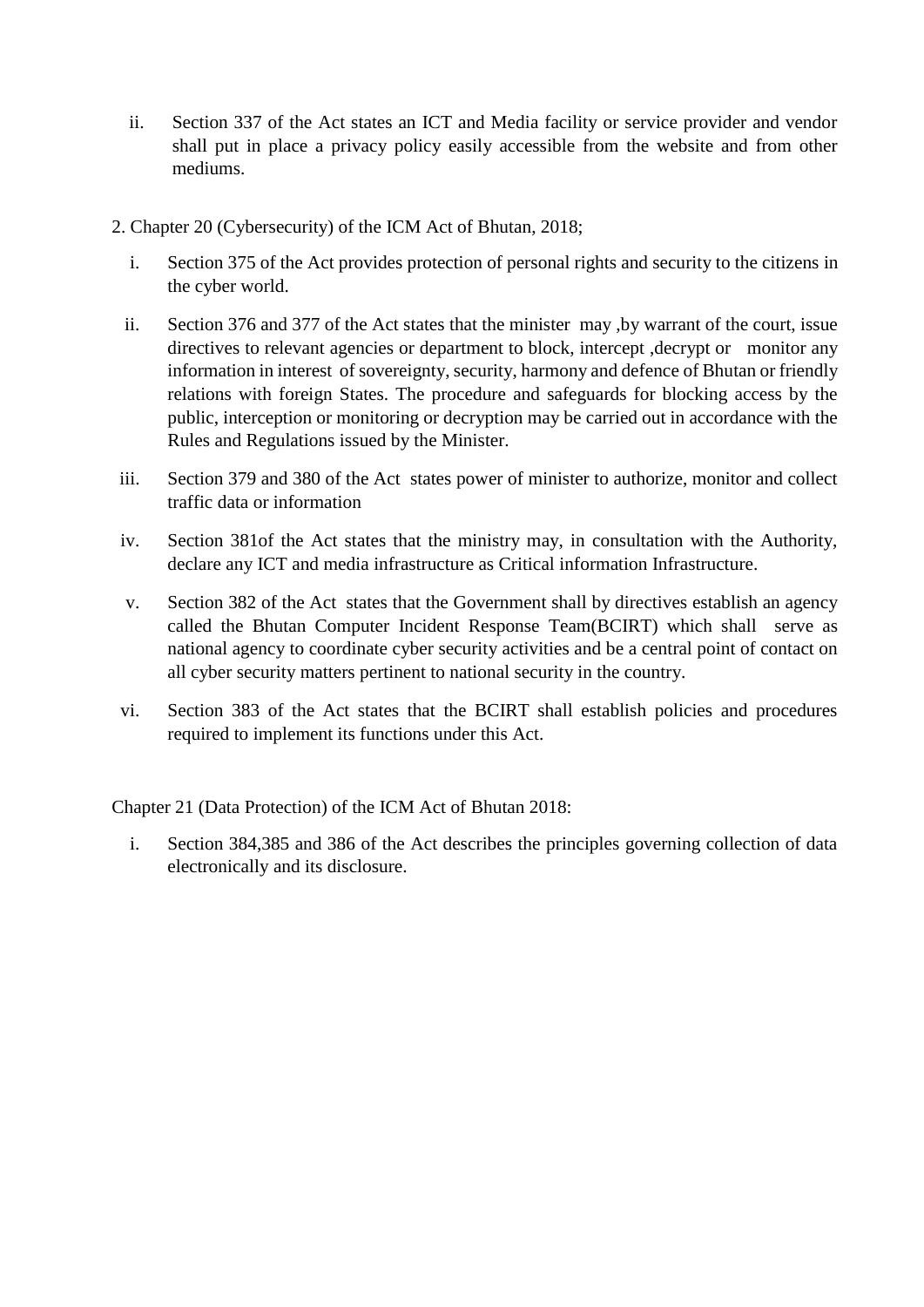# **3. Responsibility with MoIC and BICMA on the cybersecurity**

The responsibility related to cybersecurity and data protection issue with MoIC and BICMA are as follow in the table given below:

| MoIC                                                                                      | <b>BICMA</b>                                     |
|-------------------------------------------------------------------------------------------|--------------------------------------------------|
| 1. The minister may, by warrant of the court,                                             | 1. To monitor and collect traffic data or        |
| issue directives to relevant agencies or                                                  | information if the minister direct to do so.     |
| department to block, intercept, decrypt or                                                |                                                  |
| monitor of any information in interest of                                                 | 2. May recommend ministry on the critical        |
| sovereignty, security, harmony and defence                                                | information infrastructure.                      |
| of Bhutan or friendly relations with foreign                                              |                                                  |
| States and in the interest of public order and                                            | 3. To put in place license terms<br>and          |
| for investigation of any offence under this                                               | data<br>conditions<br>protection,<br>on<br>legal |
| Act.                                                                                      | interception, online and offline privacy while   |
|                                                                                           | issuing licenses/permits to Telecom service      |
| 2. To develop and issue Rules<br>and                                                      | providers,<br>Internet service providers,        |
| Regulation for governing the procedure and                                                | network vendors or service providers.            |
| safeguards for blocking access by the public<br>interception or monitoring or decryption. |                                                  |
|                                                                                           |                                                  |
| 3. The Ministry has the power to authorize                                                |                                                  |
| agencies or department to monitor and                                                     |                                                  |
| collect traffic data or information as and                                                |                                                  |
| when required.                                                                            |                                                  |
|                                                                                           |                                                  |
| 4. May declare any ICT and media                                                          |                                                  |
| infrastructure as infrastructure as critical                                              |                                                  |
| Information Infrastructure with consultation                                              |                                                  |
| with the Authority.                                                                       |                                                  |
|                                                                                           |                                                  |
|                                                                                           |                                                  |
| 5. As per section 382 of the Act, Government                                              |                                                  |
| shall by directives establish an agency called                                            |                                                  |
| the Bhutan Computer Incident Response                                                     |                                                  |
| Team (BCIRT) which shall be a central point<br>of contact on all cyber security matters   |                                                  |
| pertinent to national security in the country.                                            |                                                  |
|                                                                                           |                                                  |
| 6.BtCIRT<br>shall establish policies<br>and                                               |                                                  |
| procedures<br>required to implement<br>its                                                |                                                  |
| functions under the Act.                                                                  |                                                  |
|                                                                                           |                                                  |
|                                                                                           |                                                  |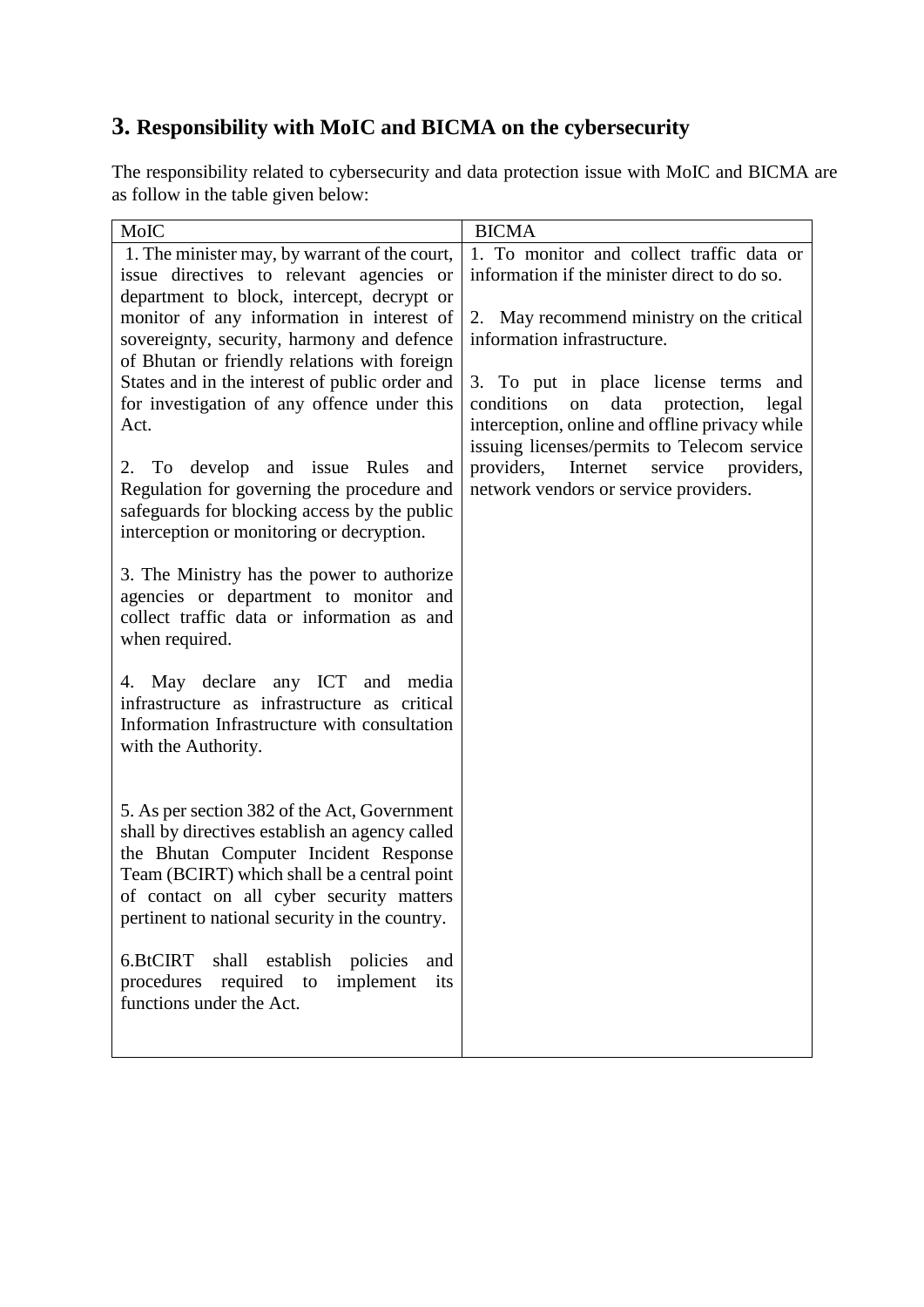### **4. Activities carried out by MoIC on Cybersecurity:**

The activities carried out by DITT, MoIC on cybersecurity related are as follows;

1. DITT, MoIC in collaboration with Global Cybersecurity Capacity Center has drafted the study report titled "Building Cybersecurity Capacity in Kingdom of Bhutan" in 2015.

#### 2. Formation of BtCIRT

- The Government (MoIC) has established an agency called Bhutan Computer Incident Response Team (BtCIRT) in year 2016 which is supposed to be a central point of contact on all cyber security matters pertinent to national security in the country.
- BtCIRT has maintained a separate website and Facebook page for facilitating Cyber incident reporting and latest cyber alerts and news.
- BtCIRT, since its inception in 2016 up until May 2020, has handled around 655 cyber incidents. 75% constitutes vulnerabilities in systems detected by the team, 12% comprising malware/bots and, 13% comprising other incidents such as phishing, ransomware, crypto mining, DDoS, information gathering, spam and, social media cases. More than 90% of the incidents recorded thus far have been detected by BtCIRT with proactive monitoring and security feed analysis, as opposed to only 10% of the incidents being reported by  $constituents<sup>2</sup>$ .
- BtCIRT uses Traffic Light Protocol (TLP) for information classification. The Traffic Light Protocol (TLP) was created to encourage greater sharing of sensitive information. It is designed to improve the flow of information between individuals, organizations or communities in a controlled and trusted way.
- 3. Drafted the Cyber security strategy

 $\overline{a}$ 

- MoIC has drafted the cybersecurity strategy and the first task force meeting on cybersecurity was held from  $18<sup>th</sup>$  may to  $22<sup>nd</sup>$  may to draft the national cyber security strategy. The DITT has finalized the draft of national cyber security strategy (Bhutan) through the meeting which they are planning to publish very soon.
- 4. MoIC has conducted cyber security incident simulation exercise for high level official in collaboration with ITU in November, 2018.

<sup>&</sup>lt;sup>2</sup> Draft National cybersecurity Strategy-2020, BtCIRT, DITT, MoIC.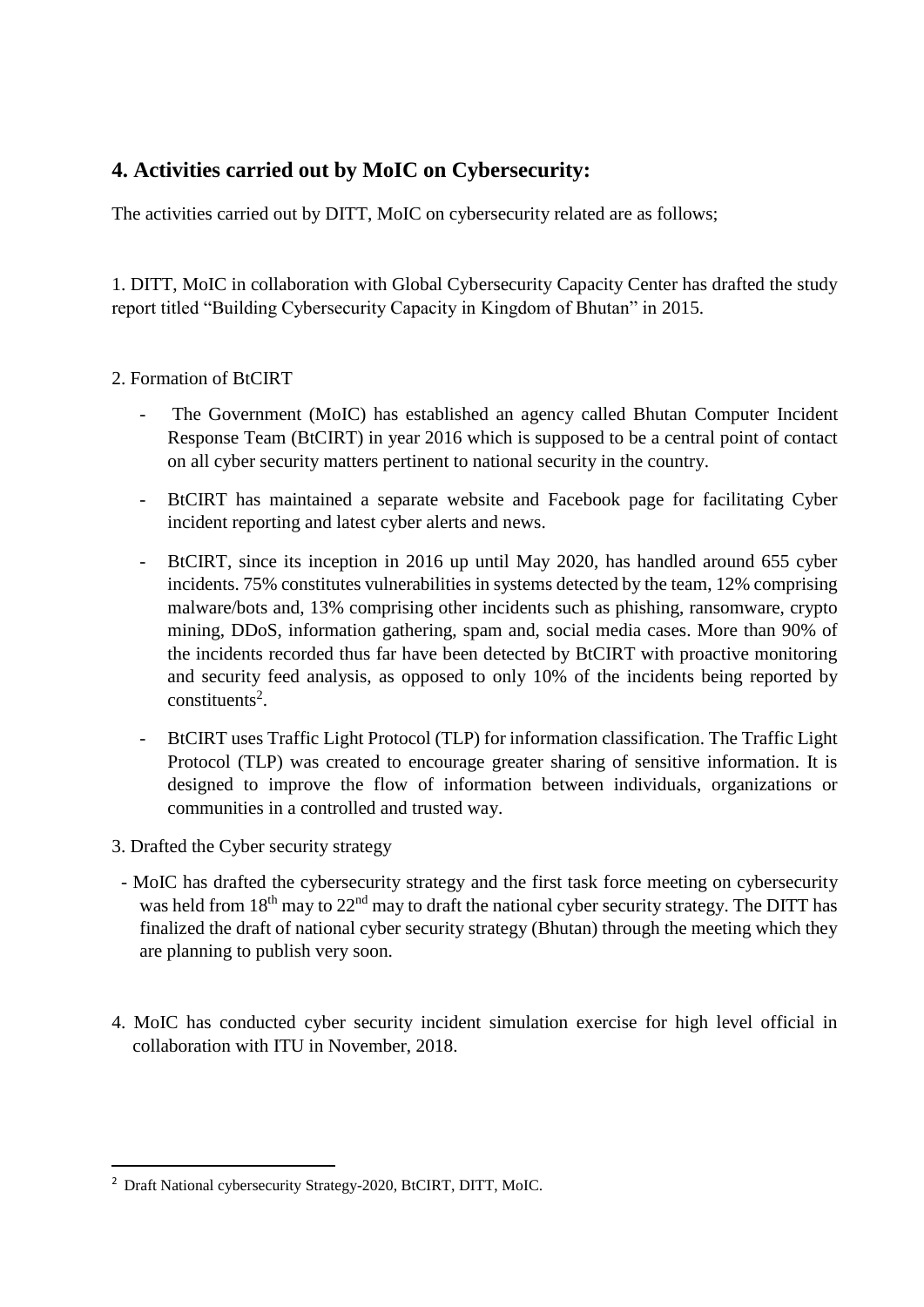#### **5. Update on the draft national cyber security strategy**

The first task force meeting on cybersecurity was held from  $18<sup>th</sup>$  May to  $22<sup>nd</sup>$  May, 2020 which was organized by DITT( Department of Information Technology and Telecom) , MoIC. The first task force meeting on cybersecurity was to formulate the National Cybersecurity Strategy (NCS) of Bhutan. The National cybersecurity strategy was formulated with vision to ensure safe, secure and resilient cyber space for Bhutan. This vision is supported by three guiding principles: 1. Safe and secure cyberspace: 2. protection of fundamental rights: 3. balanced approach (international and regional best practices). Further, the draft NCS of Bhutan have seven strategic goals. The seven strategic goals of National Cybersecurity Strategy of Bhutan to achieve the aforementioned vision are:

- 1. National Cybersecurity Governance and Coordination for successful management and implementation of NCS
- 2. Legal Framework, Regulations and Policies to harmonize NCS with national economic Roadmap and other binding legislations.
- 3. Protection of Critical Information Infrastructure for resilient Bhutan.
- 4. Cybersecurity Awareness and Capacity Building to improve cybersecurity perceptions and empower every netizens.
- 5. Strengthen Incident Handling to be prepared and combat cyber-attacks.
- 6. Strengthen International and Local cooperation for cyber resiliency to harness knowledge and information, and collaboration.
- 7. Child Online Protection to save youth from being victims of online threats.

#### **5.1 Some of the outcomes of the first task force meeting**

The some of the outcomes of the first task force meeting on Cybersecurity are as follows:

- Identified the High- level ICT steering Committee as the Cybersecurity steering committee.
- Broadly identified the members from the agency to be working group members of Cyber security Technical working group, legal framework working group and Child online protection working group.
- Under draft NCS, the members have reflected the requirement/ appointment of Chief Information officer/focal in agencies dealing with Critical information infrastructure.
- The draft NCS requires the development of the National cybersecurity guidelines which shall address the identification, protection, detection, responses, recovery and security of the critical information infrastructure and the essential services of the nation.